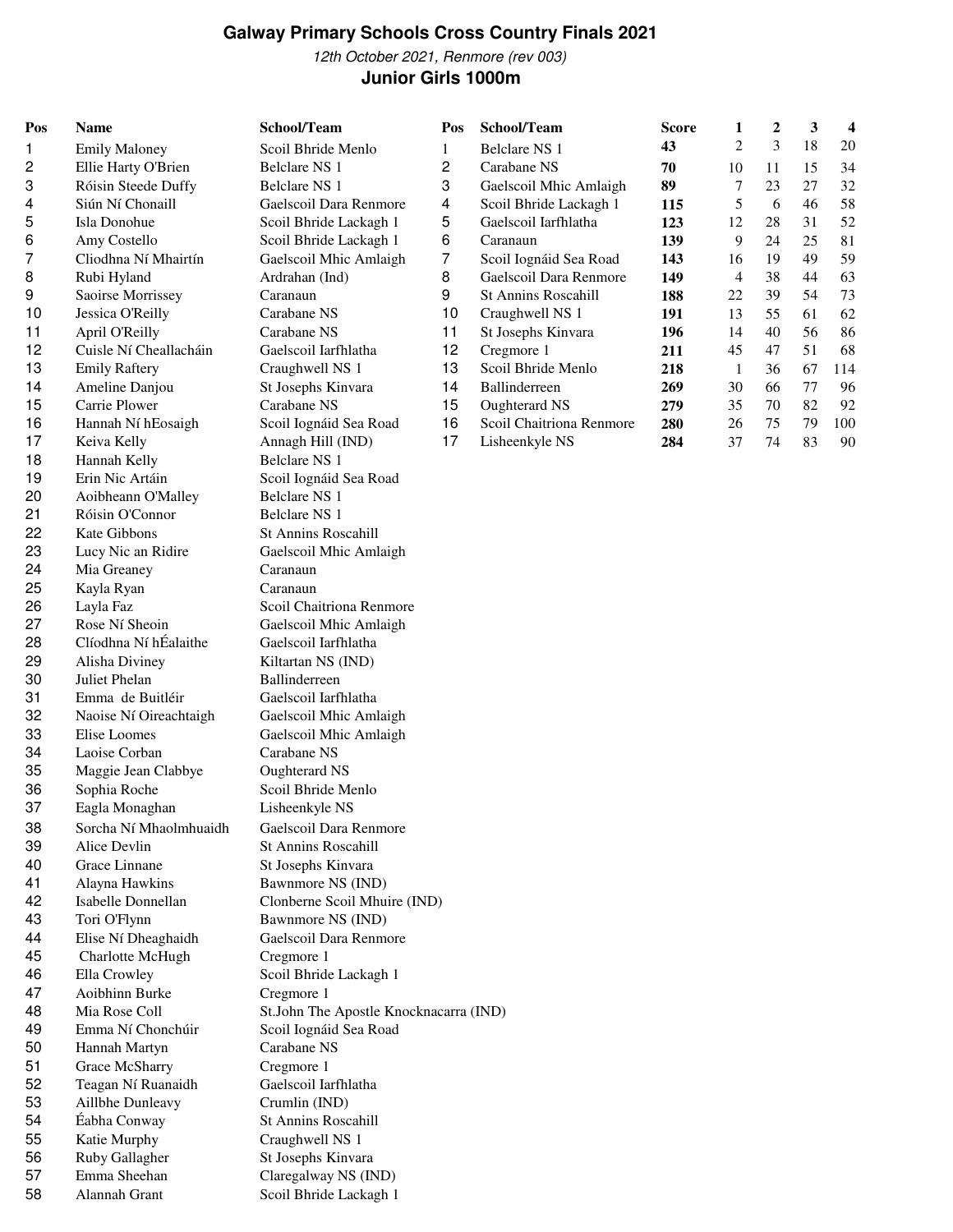Emma Nic an Iomaire Scoil Iognáid Sea Road Aoife Flynn Scoil Mhuire Naofa Reailtin Ward Craughwell NS 1 Laoise Colleran Craughwell NS 1 Rachel Ní Dhuagáin Gaelscoil Dara Renmore Niamh Keaveney Craughwell NS 1 Ava Burke Craughwell NS 1 Beibhinn Forde Ballinderreen Rachel Ryan Scoil Bhride Menlo Emma Kearns Cregmore 1 Lauren Casserly Cummer NS St Colemans ((IND) Lillie McIntyre Oughterard NS Chloe Brady Scoil Bhride Lackagh 1 Faye Fionngalach Ni Shíoda Gaelscoil Dara Renmore Rachel Lee St Annins Roscahill Kayla Poniard Lisheenkyle NS Sophie Patterson Scoil Chaitriona Renmore Mary Cleary Radharc Na Mara Mervue (IND) Ella O'Sullivan Ballinderreen Saoirse Joyce St Annins Roscahill Niamh Coyne Scoil Chaitriona Renmore Róisín Fogarty Lurga NS (IND) Róisín Hannon Caranaun 82 Isobel Lord Oughterard NS 83 Hannah Healy Lisheenkyle NS 84 Maria Mc Donagh Radharc Na Mara Mervue (IND) Tattianna Shaughnessy Ballinderry NS (IND) 86 Leanne Cullinan St Josephs Kinvara 87 Céit Ní Mhaoildhia Scoil Iognáid Sea Road 88 Emma Griffin St Annins Roscahill 89 Emilí Ó Maoildhia Scoil Iognáid Sea Road Amy Higgins Lisheenkyle NS Molly Ní Bhreandáin Gaelscoil Iarfhlatha Ciara Conroy Oughterard NS 93 Aisling Clarke Cregmore 1 Julia Adeyeye Gaelscoil Iarfhlatha Ailbhe O'Connell Cregmore 96 Róisín Bartley Ballinderreen 97 Ruby Lyons St Josephs Kinvara Amber Sweeney Castlegar (IND) 100 Sarah Wilson Scoil Chaitriona Renmore 101 Taylor Peoples Oughterard NS 102 Hazel Dinkin Cregmore 103 Jennifer Lyne Ballinderreen Evie McCormack Carabane NS Jessica Madden Lisheenkyle NS 106 Dara Caulfield Cregmore 1 107 Amber O'Driscoll Ballinderreen 108 Grace Farragher St Josephs Kinvara Isobelle O Dea Cregmore 1 Maisy Bo Seoighe Gaelscoil Dara Renmore 111 Chloe Moloney Caranaun 112 Emma Canty Lisheenkyle NS 113 Isla Warman Oughterard NS Ella Hernon Scoil Bhride Menlo Sarah Adun Scoil Chaitriona Renmore Kayla Jordan Sinnot Scoil Chaitriona Renmore 118 Eve Simpson Scoil Bhride Menlo 119 Katie O' Connor Caranaun Ailbhe Brady Caranaun

 Sadie Burke St.John The Apostle Knocknacarra (IND) Masie Dolan St.John The Apostle Knocknacarra (IND)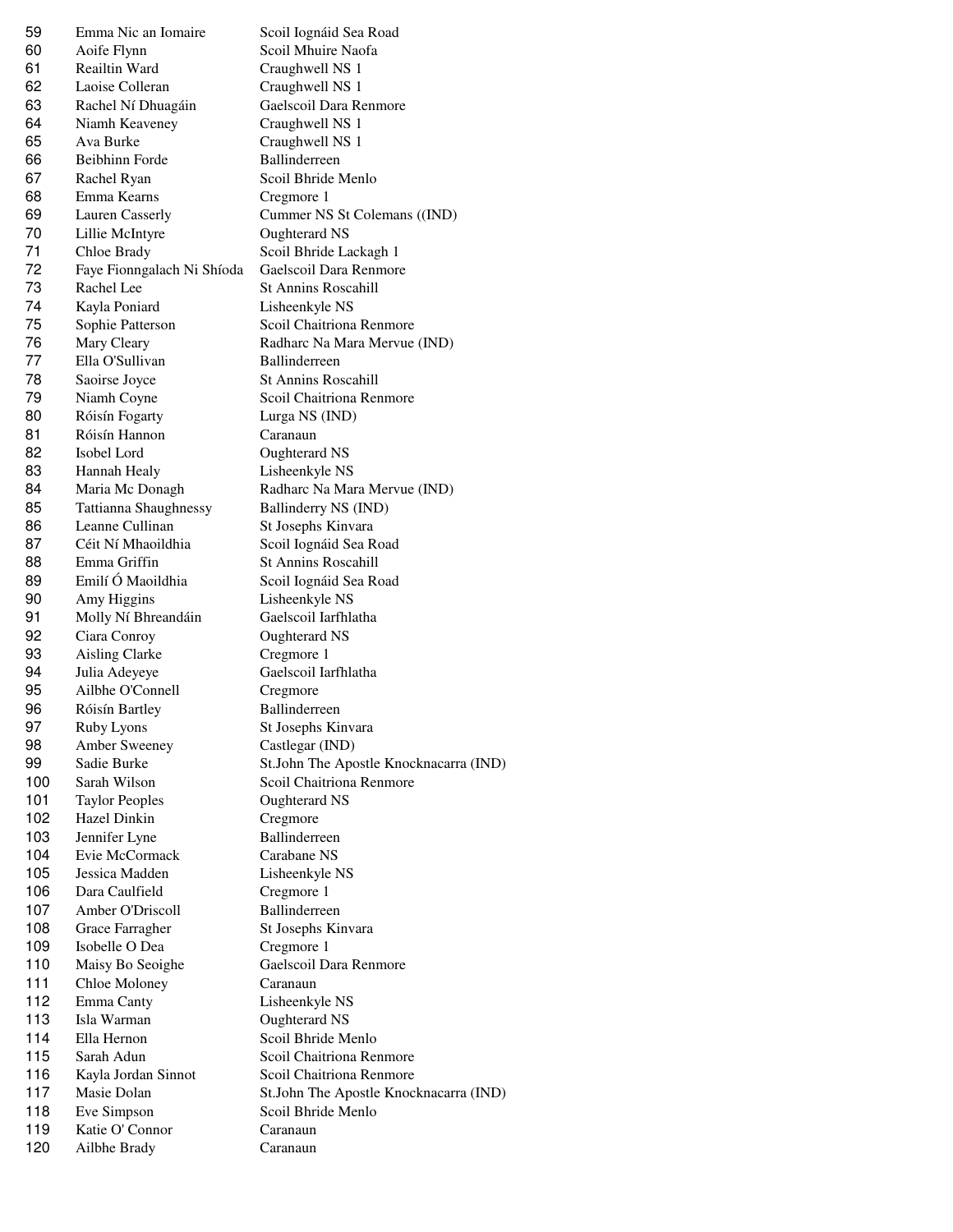## **Galway Primary Schools Cross Country Finals 2021**

12th October 2021, Renmore (rev 003) **Junior Boys 1000m**

| Pos      | <b>Name</b>                    | School/Team                                          | Pos                     | School/Team                               | <b>Score</b> | 1            | $\boldsymbol{2}$ | 3          | 4          |
|----------|--------------------------------|------------------------------------------------------|-------------------------|-------------------------------------------|--------------|--------------|------------------|------------|------------|
| 1        | Aaron Byrne                    | Monivea NS                                           | $\mathbf{1}$            | Gaelscoil Mhic Amlaigh                    | 85           | 4            | $\tau$           | 8          | 66         |
| 2        | Patrick Lee                    | Scoil Bhride Lackagh 1 (IND)                         | $\overline{c}$          | Lisheenkyle NS                            | 98           | 5            | 17               | 21         | 55         |
| 3        | <b>Ryan Scully</b>             | Carnmore NS 1                                        | 3                       | St Josephs Kinvara                        | 147          | 10           | 19               | 24         | 94         |
| 4        | Anton Ó Conchuir               | Gaelscoil Mhic Amlaigh                               | $\overline{\mathbf{4}}$ | <b>St Annins Roscahill</b>                | 160          | 22           | 30               | 37         | 71         |
| 5        | Oisin Shaw                     | Lisheenkyle NS                                       | 5                       | Scoil Einde Salthill                      | 173          | 16           | 23               | 59         | 75         |
| 6        | Donal Coyne                    | Ballinderreen                                        | 6                       | Portumna                                  | 188          | 14           | 20               | 73         | 81         |
| 7        | Cian Watson                    | Gaelscoil Mhic Amlaigh                               | $\overline{7}$          | Monivea NS                                | 193          | $\mathbf{1}$ | 11               | 53         | 128        |
| 8        | Ewan de Bùrca                  | Gaelscoil Mhic Amlaigh                               | 8                       | Carnmore NS 1                             | 196          | 3            | 25               | 62         | 106        |
| 9        | Michael Higgans                | Kilkerrin NS (IND)                                   | 9                       | Ballinderreen                             | 201          | 6            | 39               | 52         | 104        |
| 10       | Eoin O'Shaughnessy             | St Josephs Kinvara                                   | 10                      | Scoil Iognáid Sea Road                    | 225          | 42           | 50               | 56         | 77         |
| 11       | Jamie Fox                      | Monivea NS                                           | 11                      | Gaelscoil Dara Renmore                    | 234          | 38           | 45               | 65         | 86         |
| 12<br>13 | Dara Ahern<br>James Burke      | Cahergal NS (IND)<br>Caranaun                        | 12<br>13                | Scoil Chaitriona Renmore<br>Peterswell NS | 267          | 44<br>18     | 46               | 80         | 97         |
| 14       | Charlie Scannell               | Portumna                                             | 14                      | Carabane NS                               | 276<br>326   | 28           | 41<br>61         | 107<br>116 | 110<br>121 |
| 15       | Jamie McNulty                  | Cregmore 1                                           | 15                      | Ardrahan                                  | 378          | 78           | 79               | 99         | 122        |
| 16       | Zac Geraghty                   | Scoil Einde Salthill                                 |                         | <b>Belclare NS</b>                        |              | 31           | 57               | 68         |            |
| 17       | Ciaran McNena                  | Lisheenkyle NS                                       |                         | Cregmore 1                                |              | 15           | 101              | 105        |            |
| 18       | Alex Hughes                    | Peterswell NS                                        |                         | Kilkerrin NS                              |              | 98           | 103              | 111        |            |
| 19       | Conor Joyce                    | St Josephs Kinvara                                   |                         |                                           |              |              |                  |            |            |
| 20       | John Bloomer                   | Portumna                                             |                         |                                           |              |              |                  |            |            |
| 21       | Ruairi McNena                  | Lisheenkyle NS                                       |                         |                                           |              |              |                  |            |            |
| 22       | Devon O Neill                  | St Annins Roscahill                                  |                         |                                           |              |              |                  |            |            |
| 23       | Jason Rooney                   | Scoil Einde Salthill                                 |                         |                                           |              |              |                  |            |            |
| 24       | Leon Kelly                     | St Josephs Kinvara                                   |                         |                                           |              |              |                  |            |            |
| 25       | Joseph Killilea                | Carnmore NS 1                                        |                         |                                           |              |              |                  |            |            |
| 26       | Théo Gantley                   | Lurga NS (IND)                                       |                         |                                           |              |              |                  |            |            |
| 27       | Rhys Ó Coistealbha             | Gaelscoil Iarfhlatha (IND)                           |                         |                                           |              |              |                  |            |            |
| 28       | Mikie Reidy                    | Carabane NS                                          |                         |                                           |              |              |                  |            |            |
| 29       | Tom Ó Coirbín                  | Gaelscoil Riada Athenry (IND)                        |                         |                                           |              |              |                  |            |            |
| 30       | Conor Lee                      | <b>St Annins Roscahill</b>                           |                         |                                           |              |              |                  |            |            |
| 31       | Shiloh Ndefo                   | <b>Belclare NS</b>                                   |                         |                                           |              |              |                  |            |            |
| 32       | Eoin Tierney                   | Oughterard NS (IND)                                  |                         |                                           |              |              |                  |            |            |
| 33       | Sam Deeley                     | Scoil Iosaif Naofa Oranmore 1 (IND)                  |                         |                                           |              |              |                  |            |            |
| 34       | Conor Fitzsimons               | Milltown NS (IND)                                    |                         |                                           |              |              |                  |            |            |
| 35<br>36 | Diarmuid Ward                  | Scoil Bhride New Inn (IND)                           |                         |                                           |              |              |                  |            |            |
| 37       | Noah Kinneen<br>Seán Fahy      | Craughwell NS 2 (IND)<br>St Annins Roscahill         |                         |                                           |              |              |                  |            |            |
| 38       | Micheál Bairéid                | Gaelscoil Dara Renmore                               |                         |                                           |              |              |                  |            |            |
| 39       | Daniel Brennan                 | Ballinderreen                                        |                         |                                           |              |              |                  |            |            |
| 40       | Cillian Donohoe                | Kilglass NS 1 (IND)                                  |                         |                                           |              |              |                  |            |            |
| 41       | Evan Lynskey                   | Peterswell NS                                        |                         |                                           |              |              |                  |            |            |
| 42       | James Ó Colla                  | Scoil Iognáid Sea Road                               |                         |                                           |              |              |                  |            |            |
| 43       | Conor O'Meara                  | Scoil Bhride Menlo (IND)                             |                         |                                           |              |              |                  |            |            |
| 44       | Jan Uszynski                   | Scoil Chaitriona Renmore                             |                         |                                           |              |              |                  |            |            |
| 45       | Liam Ó Domhnaill               | Gaelscoil Dara Renmore                               |                         |                                           |              |              |                  |            |            |
| 46       | Odhran Doherty                 | Scoil Chaitriona Renmore                             |                         |                                           |              |              |                  |            |            |
| 47       | Louis Jean Hounkponou          | Bawnmore NS (IND)                                    |                         |                                           |              |              |                  |            |            |
| 48       | Nathan Quinn                   | Scoil Iosaif Naofa Oranmore 1 (IND)                  |                         |                                           |              |              |                  |            |            |
| 49       | Rian Forde                     | Kiltartan NS (IND)                                   |                         |                                           |              |              |                  |            |            |
| 50       | Cillian Gógan                  | Scoil Iognáid Sea Road                               |                         |                                           |              |              |                  |            |            |
| 51       | Cillian Murphy                 | Cregmore 2 (IND)                                     |                         |                                           |              |              |                  |            |            |
| 52       | Daragh Hanraghan               | Ballinderreen                                        |                         |                                           |              |              |                  |            |            |
| 53       | Cian Mc Gann                   | Monivea NS                                           |                         |                                           |              |              |                  |            |            |
| 54       | Cormac Nolan                   | Tierneveen NS (IND)                                  |                         |                                           |              |              |                  |            |            |
| 55       | Jack Sharkey                   | Lisheenkyle NS                                       |                         |                                           |              |              |                  |            |            |
| 56       | Conall Ó Maoildhia             | Scoil Iognáid Sea Road                               |                         |                                           |              |              |                  |            |            |
| 57       | Luke Lydon                     | <b>Belclare NS</b>                                   |                         |                                           |              |              |                  |            |            |
| 58       | Eanna Ryan                     | Clonberne Scoil Mhuire (IND)<br>Scoil Einde Salthill |                         |                                           |              |              |                  |            |            |
| 59<br>60 | Rory Flynn<br>Filip Letniowski | Merlin Woods (IND)                                   |                         |                                           |              |              |                  |            |            |
| 61       | Cian Geraghty                  | Carabane NS                                          |                         |                                           |              |              |                  |            |            |
|          |                                |                                                      |                         |                                           |              |              |                  |            |            |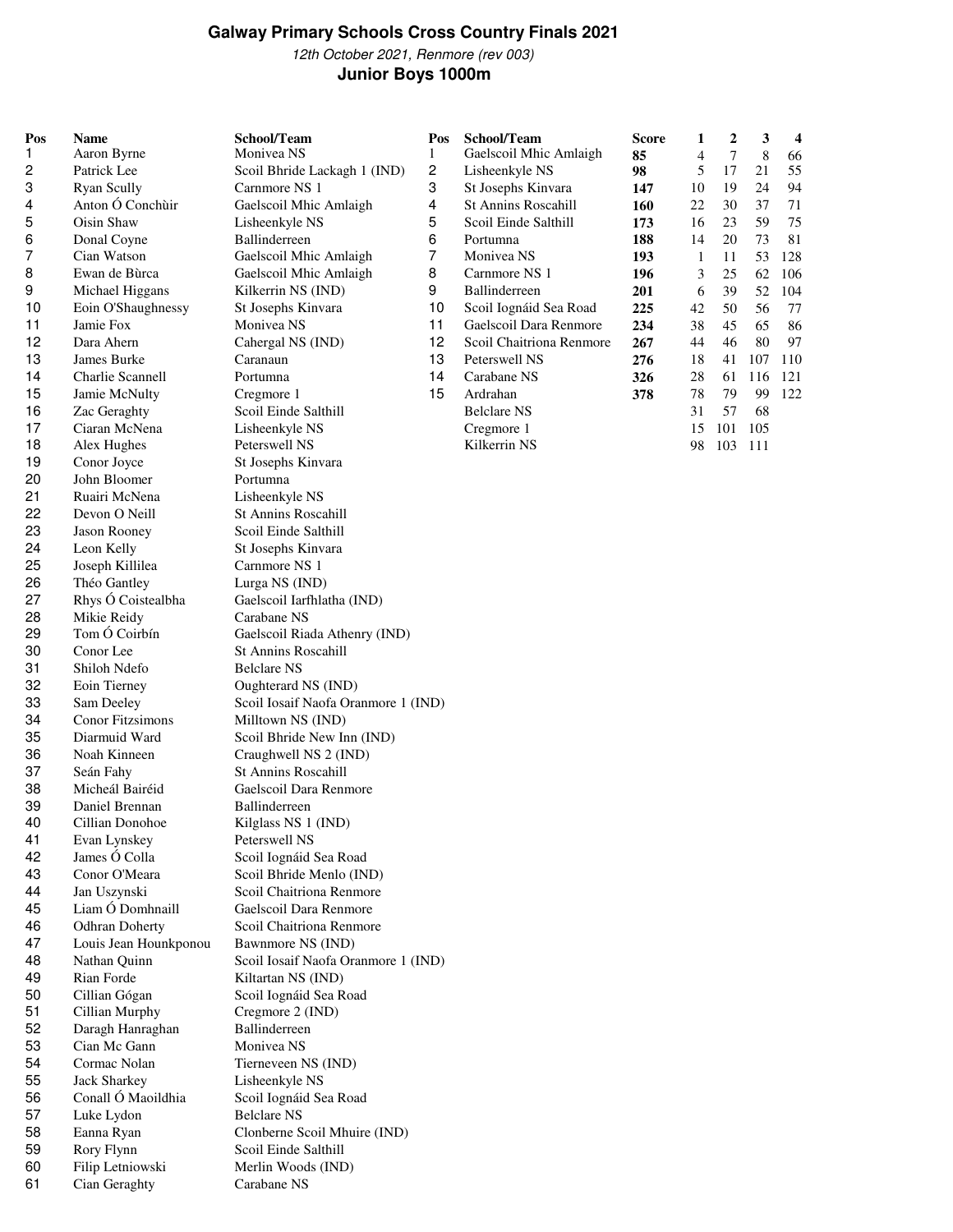Jamie Sammon Carnmore NS 1 Joey Flaherty Bawnmore NS (IND) Ruairi Connolly Cregmore 2 (IND) Ryan Ó Laoi Gaelscoil Dara Renmore Theo Vaux Gaelscoil Mhic Amlaigh Dylan Biard Annagh Hill 1 (IND) 68 Fiachra Boyle Belclare NS Fionn Creaven Scoil Bhride Lackagh 1 (IND) Aidan Garvey Claregalway NS (IND) Luke Gibbons St Annins Roscahill Filip Wokanin Lisheenkyle NS Cian Hayes Portumna Jamie O'Reilly Scoil Iosaif Naofa Oranmore 2 (IND) Sean Phelan Scoil Einde Salthill Tom Sweeney Radharc Na Mara Mervue (IND) Ethan Ó Donnuartaigh Scoil Iognáid Sea Road Jackson Whiriskey Ardrahan Carl Morris Ardrahan Aodán Fitzgerald Scoil Chaitriona Renmore James Briscoe Dunne Portumna Ronán Ó hEanacháin Scoil Iognáid Sea Road Noah Ó Maonaigh Gaelscoil Mhic Amlaigh Jack McNena Lisheenkyle NS 85 Matthew McLoughlin Ballinderry NS (IND) Oisín De Búrca Gaelscoil Dara Renmore Michal Fullard Radharc Na Mara Mervue (IND) Nathan Noone Scoil Bhride New Inn (IND) 89 Éanna Glynn Milltown NS (IND) Raphael Adegunloye Radharc Na Mara Mervue (IND) Ben Kearney Scoil Einde Salthill Niall Moran Claregalway NS (IND) Ben Carrick Tierneveen NS (IND) 94 Cathal Malone St Josephs Kinvara Ross Ó Ceallaigh Gaelscoil Dara Renmore Cormac Zalatel Gaelscoil Dara Renmore 97 Marek Otezyk Scoil Chaitriona Renmore 98 Michael Corbett Kilkerrin NS 99 Liam Fee Ardrahan Conor Rabbitte Crumlin (IND) 101 Charlie Holland Cregmore 1 102 Eoghan Dalton St Annins Roscahill 103 Eanna Divilly Kilkerrin NS 104 Oisín Rigney Ballinderreen 105 Sean Langan Cregmore 1 106 William Conroy Carnmore NS 1 Manus Mulkerrins Peterswell NS 108 Colm Frehill Ballinderreen (IND) Pádraig Walsh St Annins Roscahill 110 Finn Hughes Peterswell NS 111 Mark Gordon Kilkerrin NS 112 Oscar Conneely St Josephs Kinvara Enda McInerney St Josephs Kinvara 114 Ronan Fahy Scoil Einde Salthill 115 Ollie Delaney Scoil Chaitriona Renmore Seanie Coughlan Carabane NS 117 Odhran Burke Scoil Chaitriona Renmore 118 Harry Madden Portumna Arthur Morina Portumna Padraic Mooney Carnmore NS 1 Mikie Treacy Carabane NS James Fahy Ardrahan 123 Conor Lynch Ballinderreen 124 Thomas Dillon Ardrahan Mark Fahey Lurga NS (IND) Henry Ó Gloinn Gaelscoil Mhic Amlaigh 127 Gavin Carty Carabane NS 128 John Egan Monivea NS Oscar Cannon Ardrahan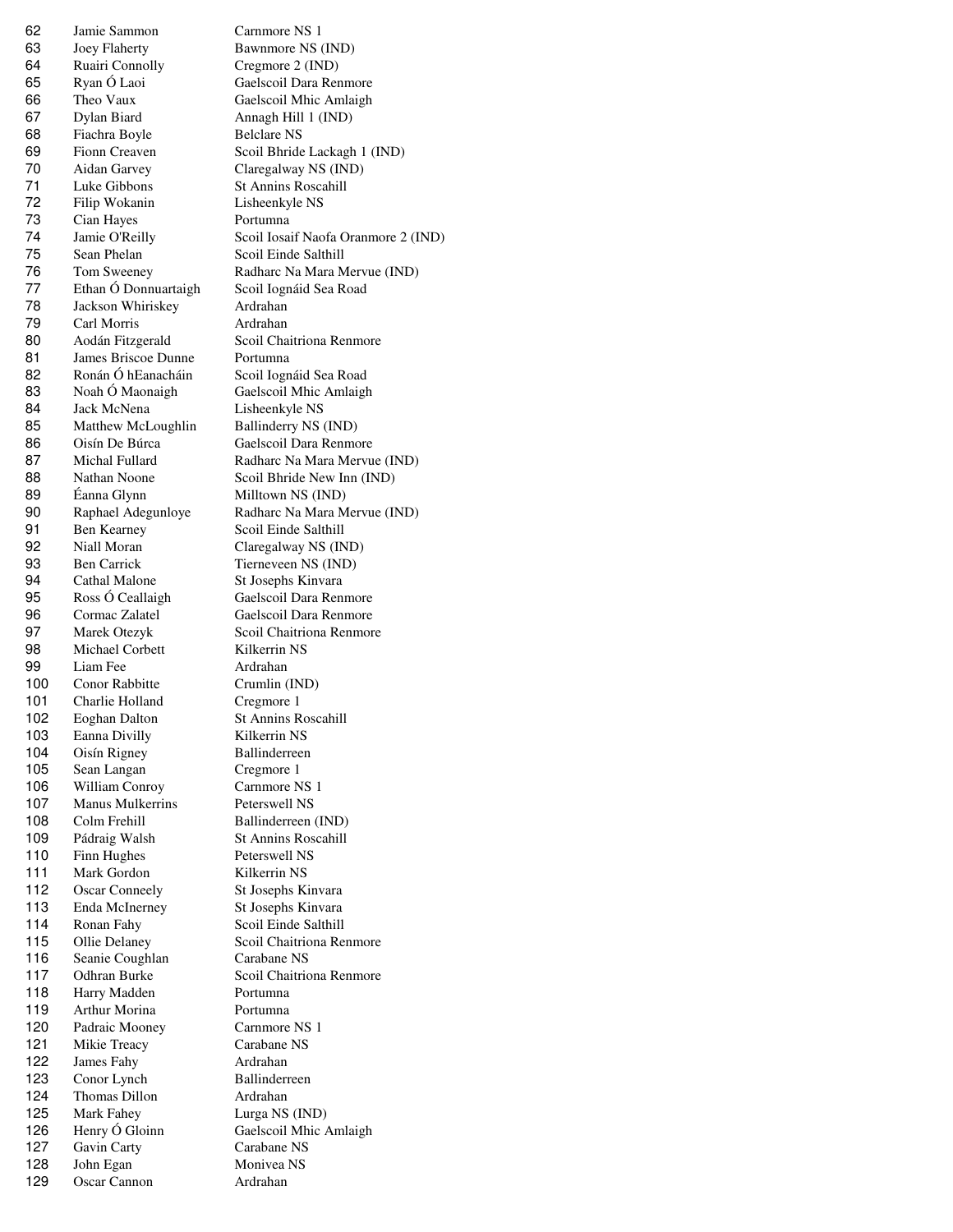#### **Galway Primary Schools Cross Country Finals 2021**

12th October 2021, Renmore (rev 003) **Senior Girls 1200m**

18 Alva Horan Maree NS (IND) 19 Beth Glynn Craughwell NS 1 Isabelle Ní Mhaonaigh Gaelscoil Mhic Amlaigh Holly Ní Chéidigh Gaelscoil Dara Renmore 22 Hannah Gannon Rea Scoil Ide Salthill 1 23 Cait McLoughlin Kiltartan NS Aisling Lavan Clarinbridge NS (IND) 25 Lauren Foley Scoil Ide Salthill 1 Brooke Corcoran Lisheenkyle NS Gaia Menarini Gaelscoil Mhic Amlaigh Mia Hollingworth Craughwell NS 1 29 Abbie Duffy Scoil Bhride Lackagh 2 Siobhán Conroy Oughterard NS (IND) Ciara Morrissey Caranaun Aisling Hession Cummer NS St Colemans ((IND) Amy Ní Cheallaigh Gaelscoil Dara Renmore Carrie Ní Stiofán Scoil Uí Cheithearnaigh (IND) Abby Finnegan St Josephs Kinvara Allanah Hughes Scoil Bhride Lackagh 2 Jane O'Rourke Portumna (IND) Alannah Joyce Scoil Ide Salthill 1 Sophie Meehan Craughwell NS 1 40 Alegria Elonga Merlin Woods (IND) Ciara Murphy Cregmore Alice Derrane Ballinderreen Orla Lenihan Claregalway NS Niamh Ní Mháille Gaelscoil Mhic Amlaigh 45 Ella Ward Kilternan NS (IND) Anna Whiriskey Ardrahan (Ind) Cait Hanrahan Ballinderreen Mia Walsh Ballinderreen Shanti Brocklebank St Josephs Kinvara Saoirse O'Donnell Craughwell NS 1 Karina Garvey Claregalway NS Michelle Osborne Cula Na Muc (IND) Jenna Brady Craughwell NS 1 54 Chloe Flynn Scoil Mhuire Naofa Eibhlín Clarke Scoil Bhride Lackagh 2 56 Evie Shiuitoe Kiltartan NS Katelyn Hynes Carnmore NS 1 (IND) 58 Olivia Hodgins Ballinderreen Grace Kelly St Josephs Kinvara Chloe Callanan Carabane NS Taillte Ní Cheallacháin Gaelscoil Iarfhlatha Lauren Ward Scoil Bhride Menlo (IND)

Kim McNulty Cregmore 1

**Pos Name School/Team Pos School/Team Score 1 2 3 4** Isla Ní Dheaghaidh Gaelscoil Dara Renmore 1 Gaelscoil Dara Renmore **66** 1 11 21 33 Aeveen Kelly Clarinbridge NS (IND) 2 Gaelscoil Mhic Amlaigh **106** 15 20 27 44 Claudia Coyle Ballinderreen 3 Craughwell NS 1 **136** 19 28 39 50 Cara Giblin Ardrahan (Ind) 4 Ballinderreen **140** 3 42 47 48 Aoife Ní Bheirgin Scoil Uí Cheithearnaigh (IND) 5 Scoil Ide Salthill 1 **159** 22 25 38 74 Kate Kilkenny Kiltormer NS (IND) 6 Ballinderry NS **192** 8 17 77 90 Molly McGrath Cahergal NS (IND) 7 Lisheenkyle NS **207** 14 26 83 84 Grace McGrath Ballinderry NS 8 Scoil Bhride Lackagh 2 **207** 29 36 55 87 Rachel Tracy Belclare NS (IND) 9 St Josephs Kinvara **214** 35 49 59 71 Lauren O Flaherty Tierneveen NS (IND) 10 Kiltartan NS **220** 23 56 69 72 Ellen Nic Stíbhín Gaelscoil Dara Renmore 11 Claregalway NS **238** 43 51 68 76 Ciomhe Lydon Cula Na Muc (IND) 12 Caranaun **322** 31 79 89 123 Charlotte Osborne St Annins Roscahill (IND) 13 Carabane NS **325** 60 82 91 92 Sinead Feeney Lisheenkyle NS 14 Gaelscoil Iarfhlatha **332** 61 64 101 106 Keilah Ní Mhuirí Gaelscoil Mhic Amlaigh 15 Cregmore 1 **386** 63 93 110 120 Kate Ní Mhaolábhail Gaelscoil Riada Athenry (IND) 16 St.John The Apostle Knocknacarra **459** 99 117 118 125 Rebecca Moynihan Ballinderry NS 17 Scoil Ide Salthill 2 **466** 98 113 126 129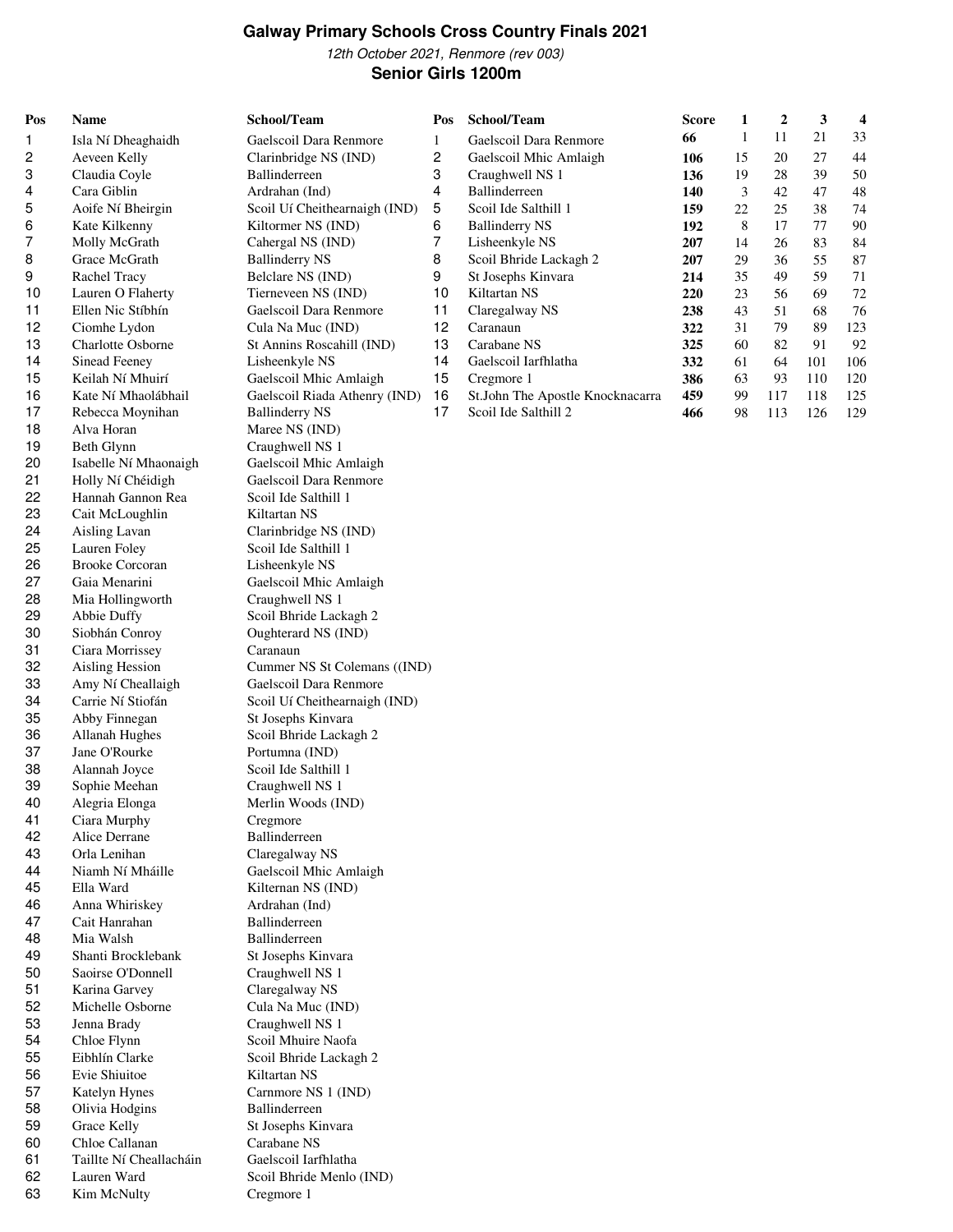Emma Ní Mhóráin Gaelscoil Iarfhlatha Neasa Ní Gharbhith Gaelscoil Mhic Amlaigh Eabha Howley Scoil Bhride Menlo (IND) Lauren Ní Choistealbha Gaelscoil Dara Renmore Orna McCormack Claregalway NS Leah Forde Kiltartan NS Keelin McDonagh Milltown NS (IND) Sadbh Madden St Josephs Kinvara 72 Orla Hegarty Kiltartan NS Saorlaith Ní Mhuireadhaigh Annagh Hill (IND) 74 Maeve Comer Byrne Scoil Ide Salthill 1 Eva Daly Garrafrauns (IND) Lauren Silke Claregalway NS 77 Naomi Brennan Ballinderry NS 78 Aoife Frehill Ballinderreen Aoibhín Hannon Caranaun Maya Roche Castlegar (IND) 81 Emily Hewitt Craughwell NS 1 Megan Smith Carabane NS Kayla Hynes Lisheenkyle NS Erin Finnerty Lisheenkyle NS Siofra Phelan Clonberne Scoil Mhuire (IND) Lilí Ní Laighléis Scoil Iognáid Sea Road (IND) 87 Saoirse McEvoy Scoil Bhride Lackagh 2 88 Rachel De Faoite Gaelscoil Dara Renmore 89 Mollie Burke Caranaun 90 Rachel Kelly Ballinderry NS Lucy Treacy Carabane NS Chloe Coughlan Carabane NS 93 Clara Samuels Cregmore 1 Ethan Ó Donnuartaigh Scoil Iognáid Sea Road Éabha Burke St Josephs Kinvara Saorla Ní Choncra Gaelscoil Mhic Amlaigh Éabha McSharry Scoil Bhride Lackagh 2 98 Alison Cashell Scoil Ide Salthill 2 Madison Earley St.John The Apostle Knocknacarra 100 Vanessa Madden Lisheenkyle NS<br>101 Evie Ní Ghallathóir Gaelscoil Iarfhlatha 101 Evie Ní Ghallathóir 102 Lucy O'Connor Scoil Ide Salthill 1 Avril Reidy Carabane NS 104 Jessica Moynihan Ballinderry NS Emma Forde Cregmore Anna Ní Ruairc Gaelscoil Iarfhlatha 107 Grace Kelly Lisheenkyle NS 108 Callie O'Reilly Carabane NS 109 Kate Melville Kiltartan NS Lauren Kearns Cregmore 1 Molly Ní Chiaragáin Gaelscoil Iarfhlatha Rubaí Ni Laighléis Scoil Iognáid Sea Road (IND) Tara Fahy Scoil Ide Salthill 2 Kyilah Maloney Claregalway NS 115 Maeve Bidwell Claregalway NS 116 Ellen Clarke Scoil Bhride Lackagh 2 Danielle Earley St.John The Apostle Knocknacarra Isabelle Carpenter St.John The Apostle Knocknacarra 119 Mia MzAllen Kiltartan NS Dearbhal Forde Cregmore 1 Amelie Bhreathnach Gaelscoil Iarfhlatha 122 Amy Lavelle Ballinderry NS (IND) Cadhla Fox Caranaun Chloe Treacy Caranaun Abi Gilligan St.John The Apostle Knocknacarra Lauren Geary Scoil Ide Salthill 2 Megan Morrissey Caranaun (IND) Meabh Brady Caranaun 129 Rachael Fahy Scoil Ide Salthill 2 Aoibheann Lynch Scoil Ide Salthill 2 131 Lucy MacMahon St Josephs Kinvara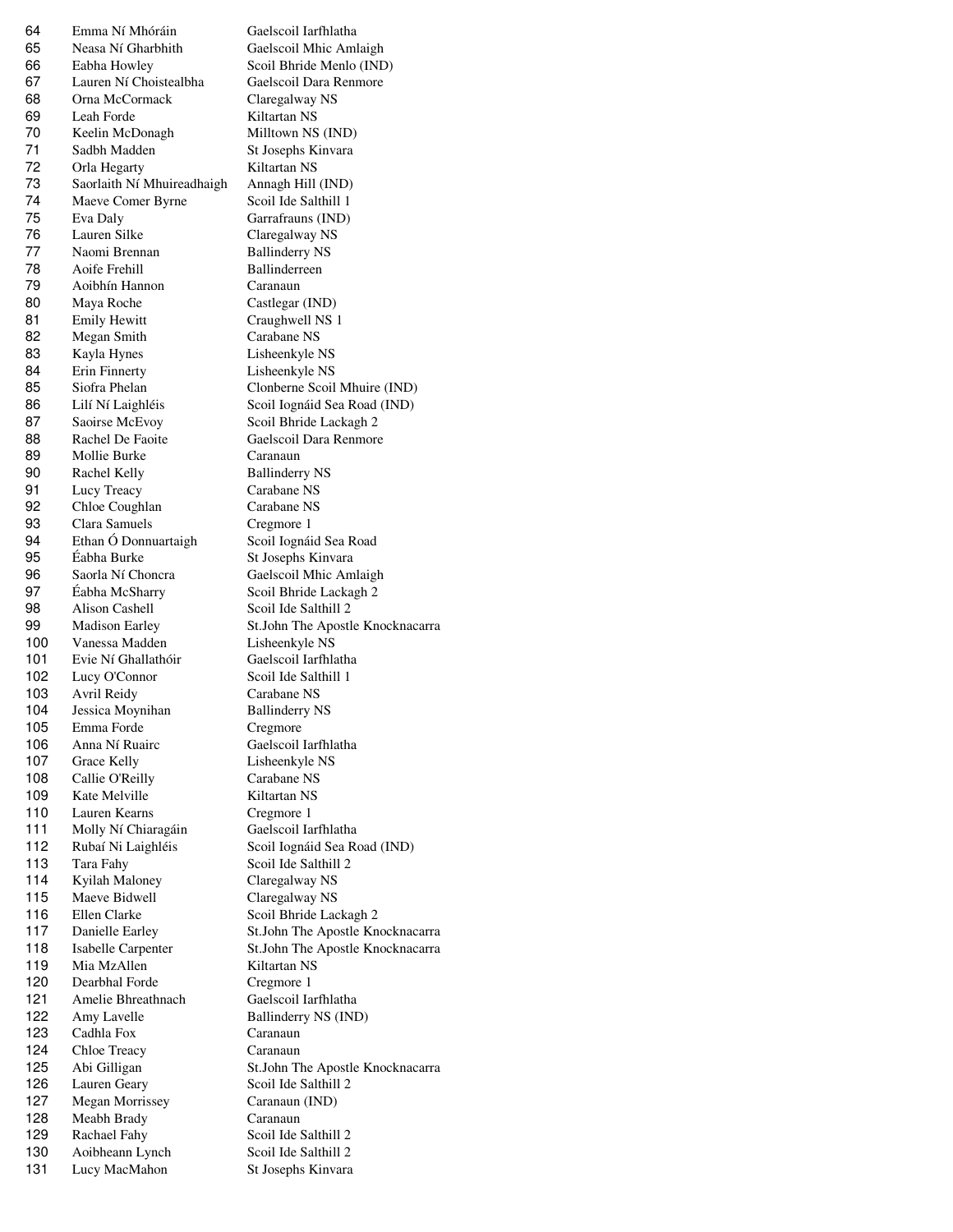### **Galway Primary Schools Cross Country Finals 2021** 12th October 2021, Renmore (rev 003)

## **Senior Boys 1200m**

| Pos | <b>Name</b>             | School/Team                               |
|-----|-------------------------|-------------------------------------------|
| 1   | Alan Hallinan           | Craughwell NS 1                           |
| 2   | Stephen Joyce           | Scoil Iosaif Naofa Oranmore               |
| 3   | Luke Walsh              | Lurga NS                                  |
| 4   | Liam Bailey             | Ballinderreen (IND)                       |
| 5   | Conor O'Neill           | Scoil Bhride New Inn (IND)                |
| 6   | Alan Corcoran           | Scoil Chaitriona Renmore                  |
| 7   | <b>Brendan McGuane</b>  | Lurga NS                                  |
| 8   | Éanna Mac Craith        | Gaelscoil Iarfhlatha                      |
| 9   | Hugo Laighneach         | Gaelscoil Dara Renmore                    |
| 10  | Ruairí Flaherty         | Bawnmore NS (IND)                         |
| 11  | Sean Cleare             | Scoil Iosaif Naofa Oranmore               |
| 12  | Cian Mac Fhionn         | Gaelscoil Iarfhlatha                      |
| 13  | Colm McCarthy           | Athenry Boys NS                           |
| 14  | Daithí Fitzgerald       | Scoil Chaitriona Renmore                  |
| 15  | Leon Coll               | St.John The Apostle Knocknacarra          |
| 16  | Ryan ó Creimín          | Gaelscoil Riabhach                        |
| 17  | Tom McAleer             |                                           |
| 18  | Jamie De Paor           | Oughterard NS<br>Gaelscoil Dara Renmore   |
| 19  |                         |                                           |
|     | Darragh Mac Samhrain    | Gaelscoil Mhic Amlaigh                    |
| 20  | Pete McGauley           | Oughterard NS                             |
| 21  | Lucas Coleman           | Crumlin (IND)<br>Scoil Chaitriona Renmore |
| 22  | Jamie Corcoran          |                                           |
| 23  | Finn Laighneach         | Gaelscoil Dara Renmore                    |
| 24  | Jacob Kos               | Belclare NS (IND)                         |
| 25  | Jordan Maloney          | Claregalway NS (IND)                      |
| 26  | Cormac ó Donalláin      | Gaelscoil Riabhach                        |
| 27  | Ultan O'Connor          | Ardrahan                                  |
| 28  | Joseph Flynn            | Scoil Bhride Lackagh 2 (IND)              |
| 29  | Ciaran Considine        | Ballinderreen (IND)                       |
| 30  | Joe Scannell            | Portumna (IND)                            |
| 31  | Adam Healy              | Ballinderry NS (IND)                      |
| 32  | Oran Collins            | Craughwell NS 1                           |
| 33  | Eoin Middleton          | Craughwell NS 1                           |
| 34  | Jamie de Buitléir       | Gaelscoil Iarfhlatha                      |
| 35  | Seosamh Ó Muineacháin   | Scoil Iognáid Sea Road                    |
| 36  | Pauric Murray           | Portumna                                  |
| 37  | Peter Lee               | Oughterard NS                             |
| 38  | Aaron Hanrahan          | Scoil Iosaif Naofa Oranmore               |
| 39  | Devon de Bùrca          | Gaelscoil Mhic Amlaigh                    |
| 40  | Darragh O'Donnell       | Craughwell NS 1                           |
| 41  | Oisín Mac Artáin        | Scoil Iognáid Sea Road                    |
| 42  | Shaane Rather           | Gaelscoil Mhic Amlaigh                    |
| 43  | Senan ward              | Scoil Bhride Menlo (IND)                  |
| 44  | <b>Emmet Hawkins</b>    | St Josephs Kinvara (IND)                  |
| 45  | <b>Matthew Scanlon</b>  | Monivea NS (IND)                          |
| 46  | Cormac Brennan          | Clonberne Scoil Mhuire                    |
| 47  | Sean O Halloran         | Radharc Na Mara Mervue (IND)              |
| 48  | Conor Bourke            | Annagh Hill 1                             |
| 49  | Jude Collins            | Annagh Hill 1                             |
| 50  | <b>Richard Staunton</b> | Lurga NS                                  |
| 51  | Harry Baireád           | Gaelscoil Riabhach                        |
| 52  | Oran Greaney            | Caranaun (IND)                            |
| 53  | Samuel Jorge Dias       | Tierneveen NS (IND)                       |
| 54  | Aaron Madden            | Claregalway NS (IND)                      |
| 55  | Eanna ó Donalláin       | Gaelscoil Riabhach                        |
| 56  | Aidan Donohue           | Ardrahan                                  |
| 57  | Joseph Lord             | Oughterard NS                             |
| 58  | Luke Connaughton        | Carabane NS                               |
| 59  | Alfie Dowling           | Clonberne Scoil Mhuire                    |
| 60  | <b>Brian Clarke</b>     | Scoil Einde Salthill (IND)                |
| 61  | Jack Dempsey            | Kilternan NS (IND)                        |

| Pos | <b>Name</b>            | School/Team                      | Pos | School/Team                      | <b>Score</b> | 1  | 2   | 3   | 4   |
|-----|------------------------|----------------------------------|-----|----------------------------------|--------------|----|-----|-----|-----|
|     | Alan Hallinan          | Craughwell NS 1                  |     | Craughwell NS 1                  | 106          |    | 32  | 33  | 40  |
| 2   | Stephen Joyce          | Scoil Iosaif Naofa Oranmore      | 2   | Scoil Chaitriona Renmore         | <b>110</b>   | 6  | 14  | 22  | -68 |
| 3   | Luke Walsh             | Lurga NS                         | 3   | Gaelscoil Dara Renmore           | 114          | 9  | 18  | 23  | 64  |
| 4   | Liam Bailey            | Ballinderreen (IND)              | 4   | Oughterard NS                    | 131          | 17 | 20  | 37  | 57  |
| 5   | Conor O'Neill          | Scoil Bhride New Inn (IND)       | 5   | Lurga NS                         | 131          | 3  | 7   | 50  | 71  |
| 6   | Alan Corcoran          | Scoil Chaitriona Renmore         | 6   | Gaelscoil Riabhach               | 148          | 16 | 26  | 51  | 55  |
| 7   | <b>Brendan McGuane</b> | Lurga NS                         |     | Scoil Iosaif Naofa Oranmore      | 147          | 2  | 11  | 38  | 96  |
| 8   | Éanna Mac Craith       | Gaelscoil Iarfhlatha             | 8   | Gaelscoil Iarfhlatha             | 158          | 8  | 12  | 34  | 104 |
| 9   | Hugo Laighneach        | Gaelscoil Dara Renmore           | 9   | Gaelscoil Mhic Amlaigh           | 163          | 19 | 39  | 42  | 63  |
| 10  | Ruairí Flaherty        | Bawnmore NS (IND)                | 10  | Scoil Iognáid Sea Road           | 250          | 35 | 41  | 86  | 88  |
| 11  | Sean Cleare            | Scoil Iosaif Naofa Oranmore      | 11  | Clonberne Scoil Mhuire           | 258          | 46 | 59  | 76  | 77  |
| 12  | Cian Mac Fhionn        | Gaelscoil Iarfhlatha             | 12  | Carabane NS                      | 272          | 58 | 65  | 74  | -75 |
| 13  | Colm McCarthy          | Athenry Boys NS                  | 13  | Athenry Boys NS                  | 275          | 13 | 62  | 91  | 109 |
| 14  | Daithí Fitzgerald      | Scoil Chaitriona Renmore         | 14  | Annagh Hill 1                    | 295          | 48 | 49  | 83  | 115 |
| 15  | Leon Coll              | St.John The Apostle Knocknacarra | 15  | Ardrahan                         | 307          | 27 | 56  | 97  | 127 |
| 16  | Ryan ó Creimín         | Gaelscoil Riabhach               | 16  | Portumna                         | 316          | 36 | 69  | 98  | 113 |
| 17  | Tom McAleer            | Oughterard NS                    | 17  | St.John The Apostle Knocknacarra | 326          | 15 | 80  | 111 | 120 |
| 18  | Jamie De Paor          | Gaelscoil Dara Renmore           | 18  | Carnmore NS 1                    | 407          | 73 | 101 | 116 | 117 |
|     |                        |                                  |     |                                  |              |    |     |     |     |